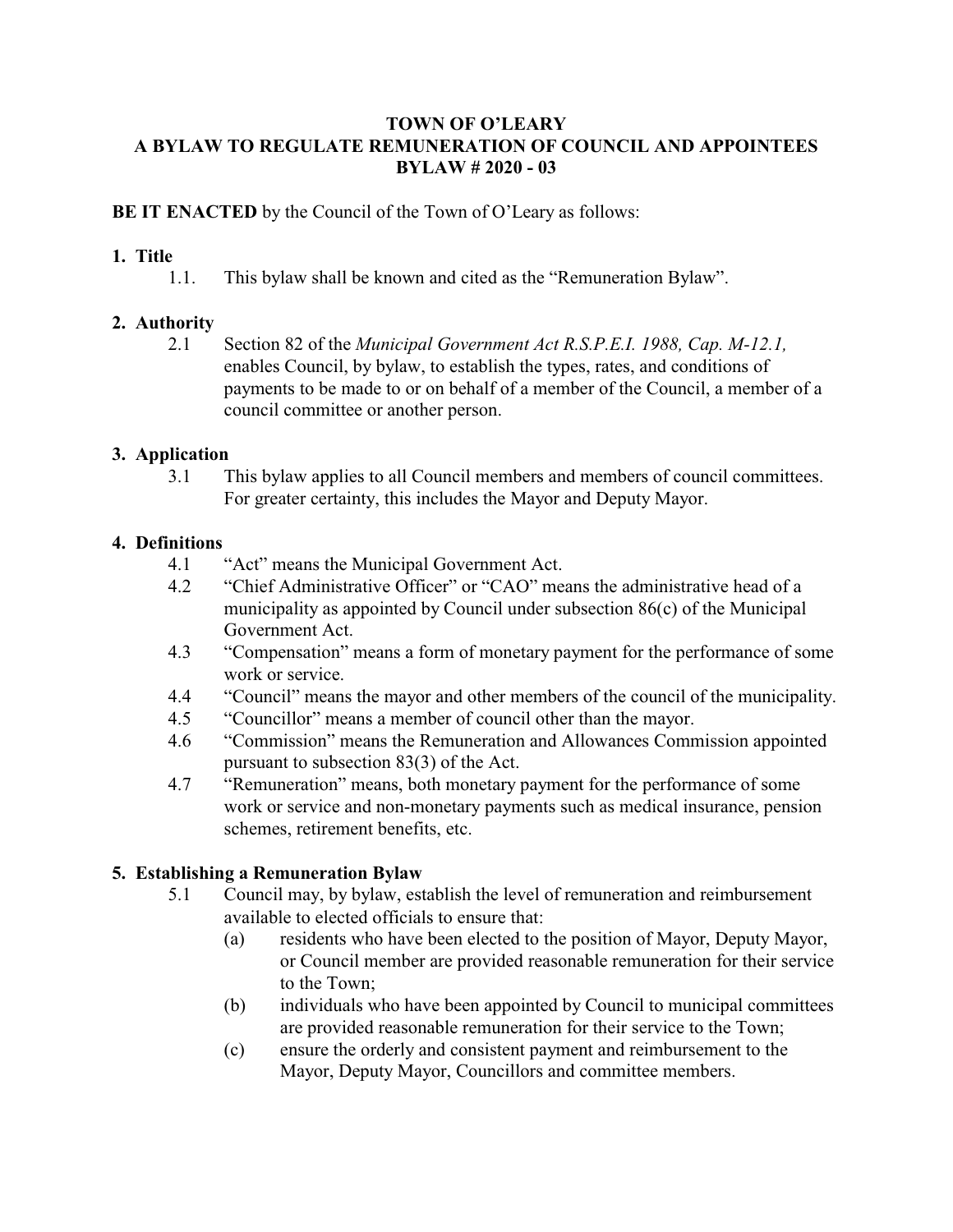## **6. Remuneration of Council Members**

- 6.1 The Mayor shall be paid remuneration for discharge of the duties of office in the amount of \$6000.00 per year.
- 6.2 The Deputy Mayor shall be paid remuneration for discharge of the duties of office in the amount of \$4500.00 per year.
- 6.3 Each Councillor shall be paid remuneration for discharge of the duties of office in the amount of \$3000.00 per year.
- 6.4 Where a Councillor, Deputy Mayor or Mayor does not service a full 12 month term, remuneration shall be prorated on a monthly basis for time served or part month thereof (or per meetings missed, etc.) and those monies shall stay in the general fund of the municipality.
- 6.5 Remuneration shall be paid late November or early December each year.
- 6.6 Eligibility for full honorarium payment will be dependent on Mayor's, Deputy Mayor's or Councillor's attendance of 75% of all council meetings, including special meetings. At least 50% of Council meetings, including special meetings, must be attended to be eligible for prorated per meeting honorarium; and if at least 50% of all meetings, including special meetings, are not attended, will not be eligible for any honorarium payment. In cases of leave requests, Council will use their discretion on a per case basis to determine if honorarium is payable.
- 6.7 This bylaw does not speak to eligibility of Council committee members honorarium being dependent on number of meetings attended.

# **7. Allowance for Expenses**

7.1 The Mayor, Deputy Mayor, Councillors and Council committee members shall be reimbursed for their legitimate expenses incurred through the execution of their duties as office holders of the municipality in accordance with Schedule A that is attached to, and forms part of, this bylaw.

#### **8. Remuneration of Appointees**

- 8.1 For the purpose of this section, "council committee" means a committee or other body established by the municipality that has no members other than those members appointed by the Council.
- 8.2 Persons, other than members of Council, appointed by Council as members of the following council committees shall receive remuneration as outlined in Schedule A:
	- (a) Planning Board
	- (b) Remunerations and Allowances Commission
	- (c) Emergency Measures Committee
- 8.3 In the event the Manager of the Emergency Measures Committee is a member of Council, this individual shall receive \$2500.00 annually, in addition to the remuneration outlined in Section 6.

#### **9. Revisions to this Bylaw**

9.1 Prior to making any amendments to this bylaw that alters existing types, rates and conditions of compensation, allowances or benefits to be paid to members of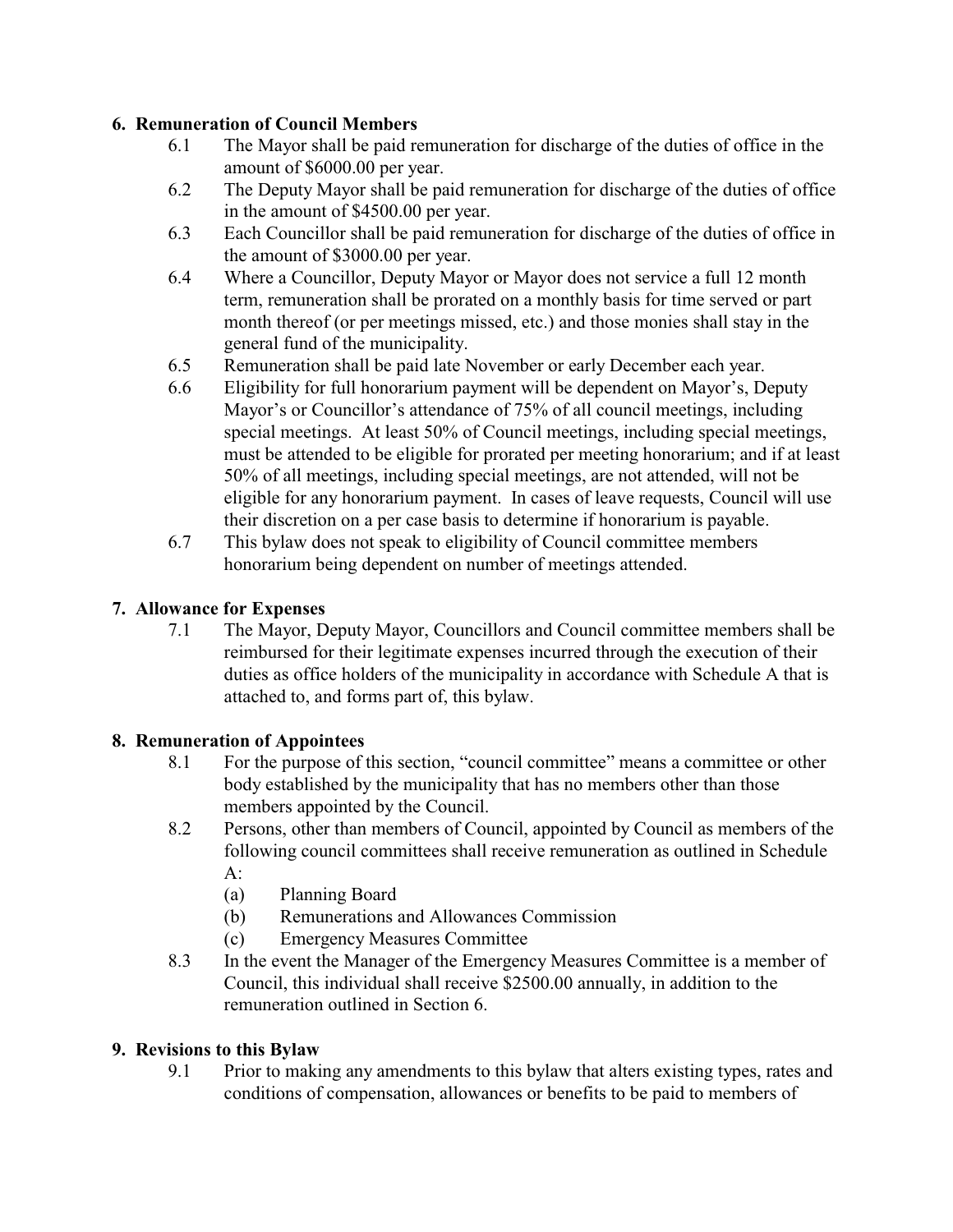Council or Council committees, Council shall, in accordance with section 82(3) of the Act, appoint an independent Remuneration and Allowances Commission.

- 9.2 The Commission shall be made up of 2 3 members, who shall not be member of Council or municipal staff.
- 9.3 The members of the Commission shall be reimbursed for their time in accordance with the reimbursement amounts set out for appointees to committees under section 8.
- 9.4 The Commission shall review and to make recommendations to Council respecting the compensation, reimbursement or payments that should be made to members of Council and council committees, giving consideration to:
	- (a) compensation, reimbursement and payment rates of comparably-sized municipalities;
	- (b) the budgetary impact of any changes to existing types, rates and conditions of compensation, allowances or benefits;
	- (c) the impact of any changes on the ability of the municipality to ensure an active and engaged council through the recruitment of candidates for election; and
	- (d) the time requirements associated with participation on Council and council committees.
- 9.5 The Commission shall report to Council within 120 days of being appointed or within another time frame identified in the resolution appointing the Commission.

### **10. Repeal of Existing Bylaw**

10.1 On adoption, this bylaw replaces Bylaw # 2018-07, Bylaw to Regulate Remuneration of Council and Appointees and Bylaw # 2017-1, Relating to Town of O'Leary Council Honorariums.

#### **11. Effective Date**

11.1 This Remuneration Bylaw, Bylaw # 2020-03, shall be effective after approval and adoption below.

# **First Reading**:

This Remuneration Bylaw, Bylaw # 2020-03, was read a first time at the Council meeting held on the  $17<sup>th</sup>$  day of June, 2020.

This Remuneration Bylaw, Bylaw # 2020-03, was approved by a majority of Council members present at the Council meeting held on the  $17<sup>th</sup>$  day of June, 2020.

#### **Second Reading:**

This Remuneration Bylaw, Bylaw # 2020-03, was read a second time at the Council meeting held on the 9<sup>th</sup> day of September, 2020.

This Remuneration Bylaw, Bylaw # 2020-03, was approved by a majority of Council members present at the Council meeting held on the 9<sup>th</sup> day of September, 2020.

# **Approval and Adoption by Council:**

This Remuneration Bylaw, Bylaw # 2020-03, was adopted by a majority of Council members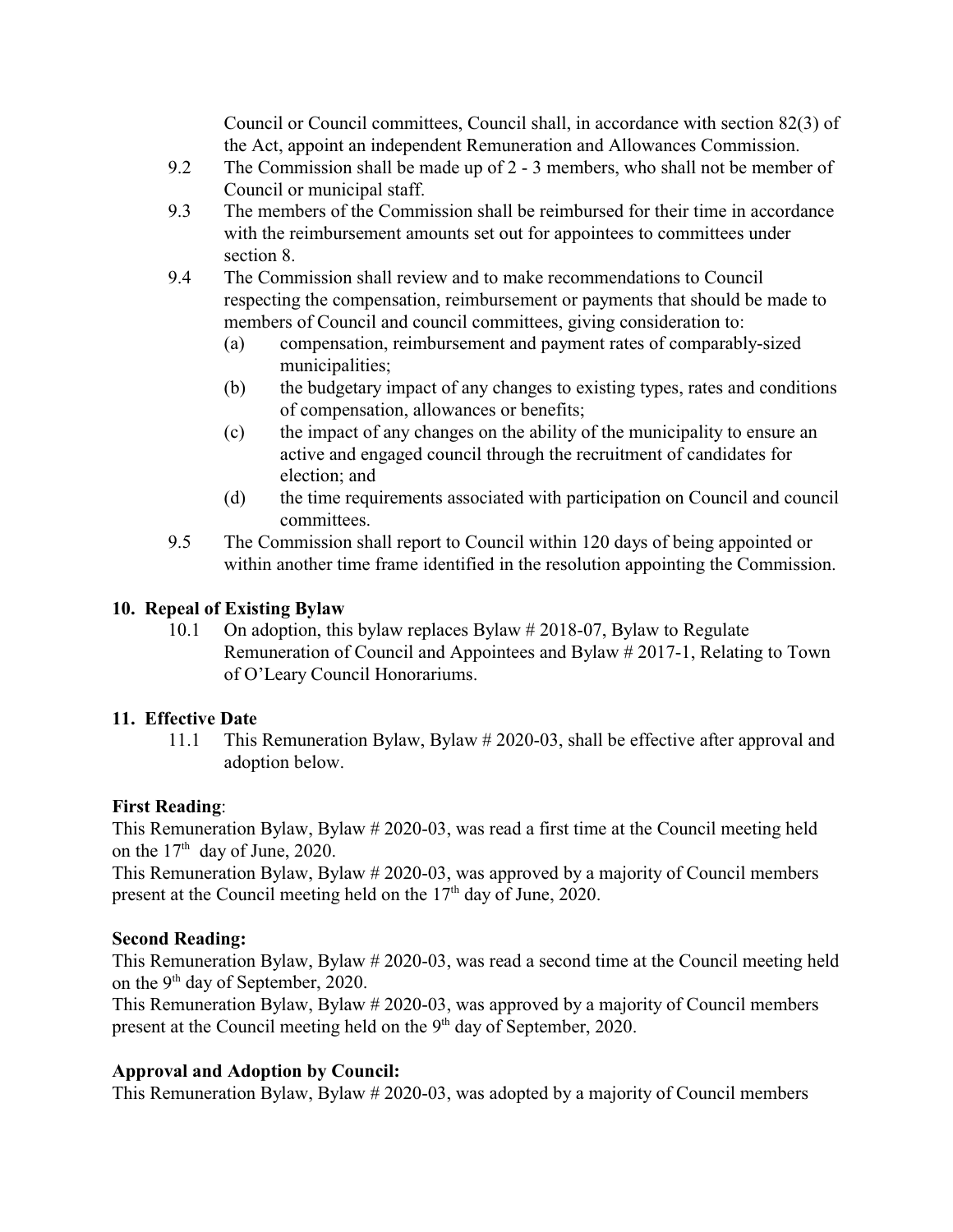present at the Council meeting held on the 9<sup>th</sup> day of September, 2020.

## **12. Signatures**

Eric Gavin Bev Shaw Mayor Chief Administrative Officer

This Remuneration Bylaw, Bylaw # 2020-03 adopted by the Council of the Town of O'Leary on is certified to be a true copy.

l

 Bev Shaw Chief Administrative Officer

Date